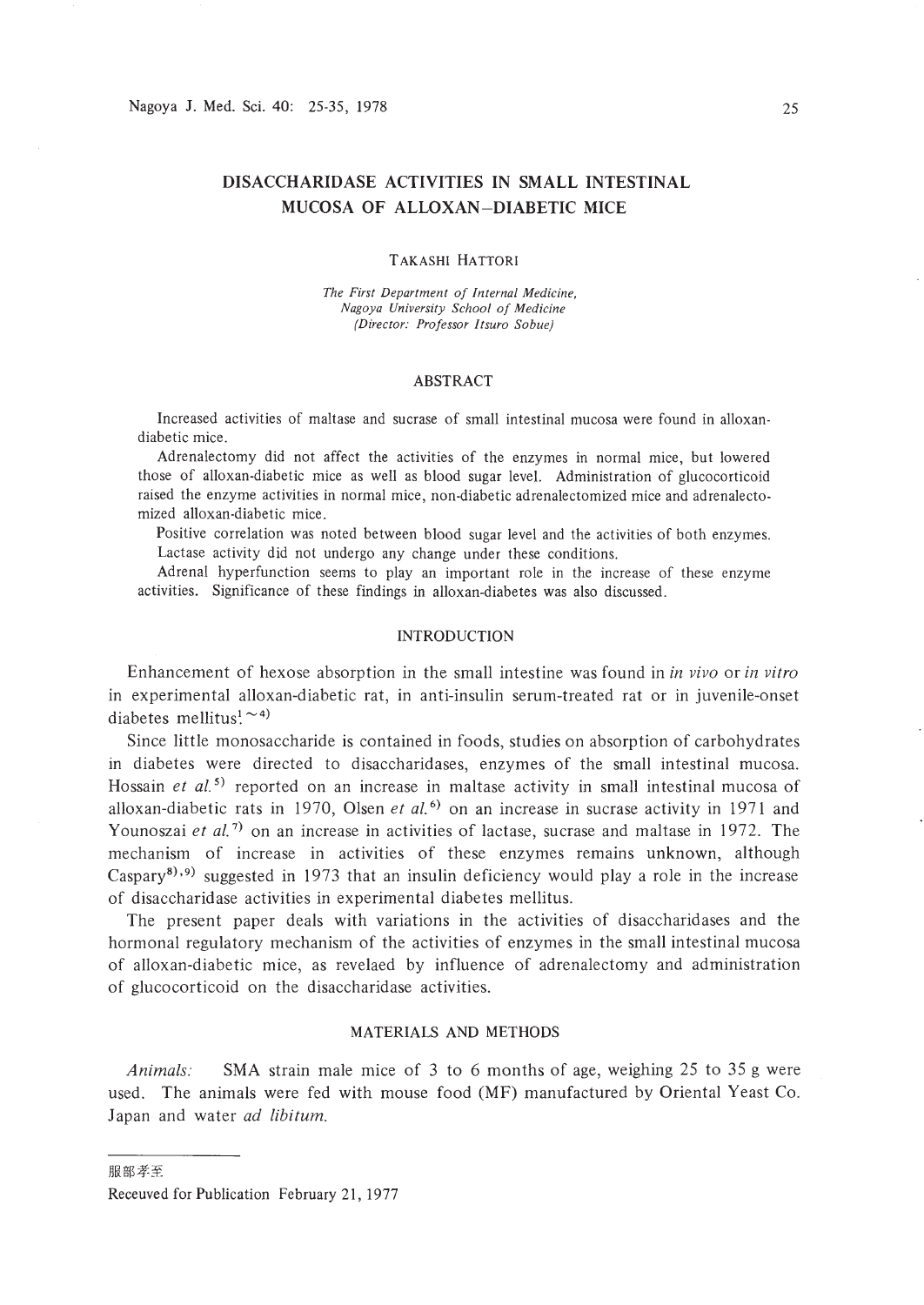*A lloxan diabetes:* Alloxan was dissolved in physiological saline; 0.2 ml of 1.125 per cent alloxan solution (75 mg/kg) was injected into the tail vein once. Three days and five days after the injection, urine sugar was tested with Tes-Tape(Ames).

*Adrenalectomy:* Under anesthesia with intraperitoneal injection of 1.5 mg of Nembutal, the adrenals were extirpated by the bilateral subcostal incision. After adrenalectomy the mice were supplied with physiological saline instead of water, until they were used for experiment.

*Administration of glucocorticoid:* Prednisolone hemisuccinate was dissolved in physiological saline; 0.1 ml of 0.5 per cent prednisolone hemisuccinate solution (0.5 mg) was injected subcutaneously into each mouse once a day for three successive days. Four hours after the final injection, the animals were sacrificed.

*Assay of enzyme activities of small intestinal mucosa:* After having been fasted for four hours, mice were sacrificed by decapitation. The small intestine excluding the duodenum was excised and flushed with ice cold saline. Proximal two thirds of the small intestine were cut open longitudinally and then washed with ice cold physiological saline. Moisture on the surface of the small intestinal mucosa was blotted thoroughly with filter paper. The mucosal tissue was scraped off with a slide glass and was stored at  $-20^{\circ}$ C till it was used for enzyme assay. Just before measurement, the mucosal tissue was homogenized in a small quantity of distilled water; the homogenate diluted suitably with distilled water was used as enzyme solution.

Activities of lactase ( $\beta$ -D-galactoside galactohydrolase, EC 3.2.1.23), sucrase ( $\beta$ -Dfructofuranoside fructohydrolase, EC 3.2.1.26) and maltase  $(\alpha$ -D-glucoside glucohydrolase, EC 3.2.1.20) were determined by the method described by Dahlqvist.<sup>10)</sup> Enzyme activity was expressed as micromoles of substrate hydrolyzed per minute at 37°C per g of mucosal tissue protein (LU.).

*Determination of protein content:* The protein content of homogenates was determined by the method of Lowry<sup>11)</sup> using bovine serum albumin (Dai-ichi Pure Chemical Co., Ltd.) as the standard.

*Determination of the blood sugar level:* The blood sugar level was determined by the anthrone method of  $\text{Roe}^{12}$  on blood obtained when the animals were sacrificed.

### RESULTS

L Disaccharidase Activities in Small Intestinal Mucosa of Alloxan-diabetic Mice and Blood Sugar Level

Of the 26 mice injected with alloxan, 21 showing a blood sugar level of 200 mg/dl or more were designated as the alloxan-diabetic group.

A) Blood sugar level

The blood sugar level of the alloxan-diabetic group was  $308.0 \pm 53.7$  (mean  $\pm$  S.E.) mg/dl. Control group consisting of 10 mice was injected with 0.2 ml of physiological saline into the tail vein. The blood sugar level of the control was  $84.1 \pm 6.1$  mg/dl.

B) Enzyme activity (Table I)

Lactase activity was  $9.2 \pm 0.7$  IU, sucrase activity  $89.5 \pm 4.2$  IU and maltase activity 295.2  $\pm$  18.0 IU in alloxan-diabetic group. Lactase activity was  $10.9 \pm 0.9$  IU, sucrase activity  $54.1 \pm 2.6$  IU and maltase activity  $161.1 \pm 10.1$  IU in the control group. In alloxan-diabetic group sucrase and maltase activity was significantly higher than in the control group, but lactase activity was not different between the two groups.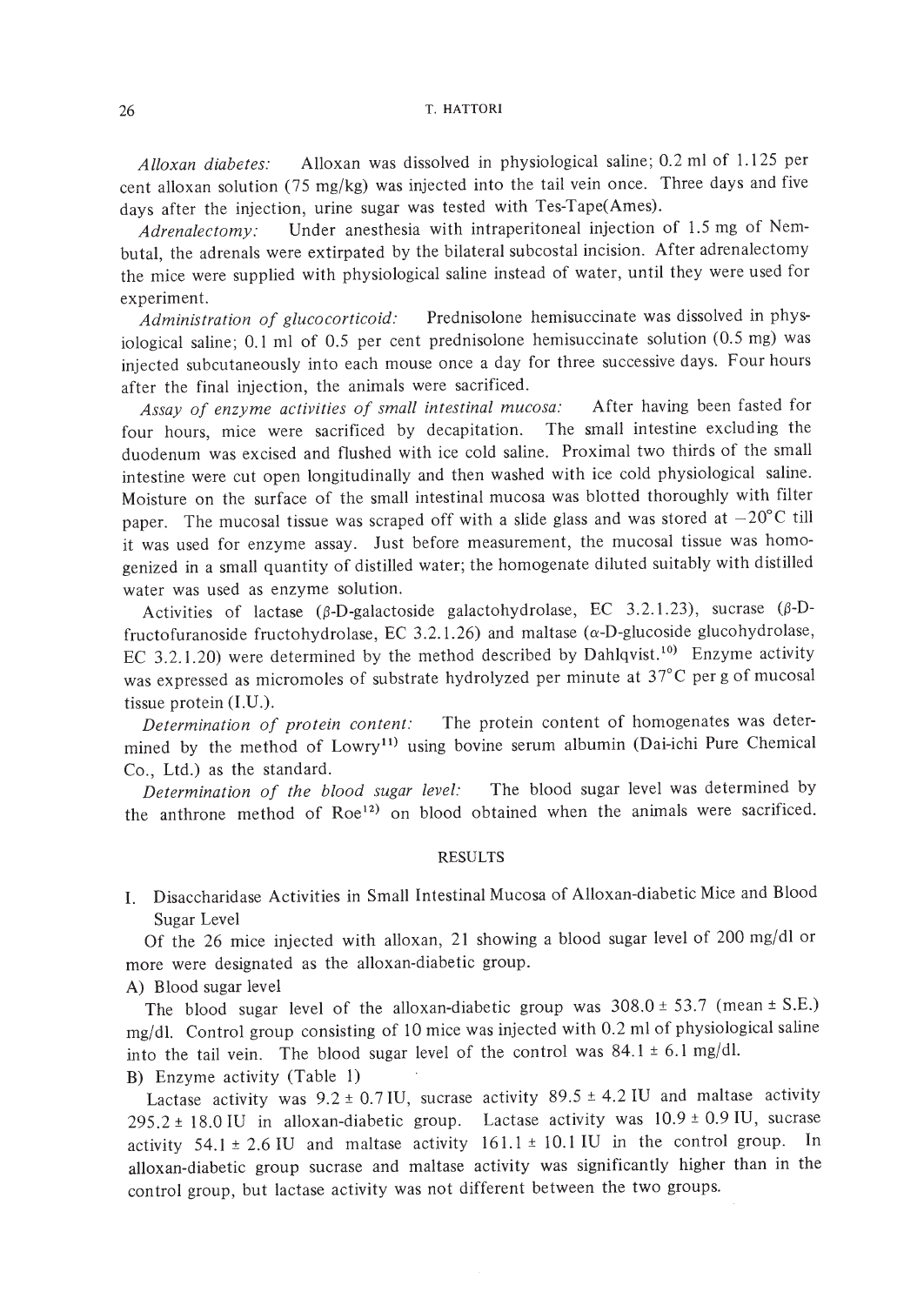|                  | No. of mice | Blood sugar<br>me/dl | Lactase<br>activity | Sucrase<br>activity | Maltase<br>activity |
|------------------|-------------|----------------------|---------------------|---------------------|---------------------|
| Alloxan-diabetes | 21          | $308.0 \pm 53.7$     | $9.2 + 0.7$         | $89.5 \pm 4.2$      | $295.2 \pm 18.0$    |
| Control          | 10          | $84.1 + 6.1$         | $10.9 + 0.9$        | $54.1 + 2.6$        | $161.1 + 10.1$      |

Table I. Disaccharidase activities in small intestinal mucosa of alloxan-diabetic mice (mean ± S.E.)

C) Relationship between disaccharidase activity and blood sugar level

Activity of the enzyme was plotted against blood sugar level in each mouse of the combined group of 10 controls and 26 alloxan-diabetics to see a relationship between them. There was a positive correlation between sucrase activity and blood sugar level as shown in Fig. 1 (Y =  $42.82 + 0.15$  X, r = 0.7349, P < 0.001). As shown in Fig. 2, there was also a positive correlation between maltase activity and blood sugar level  $(Y = 121.00 + 0.56X, r =$ 0.6932,  $P < 0.001$ ). There was no correlation between lactase activity and blood sugar level (Fig. 3).



Fig. I. Relationship between sucrase activity of small intestinal mucosa and blood sugar level.



Fig. 2. Relationship between maltase activity of small intestinal mucosa and blood sugar level.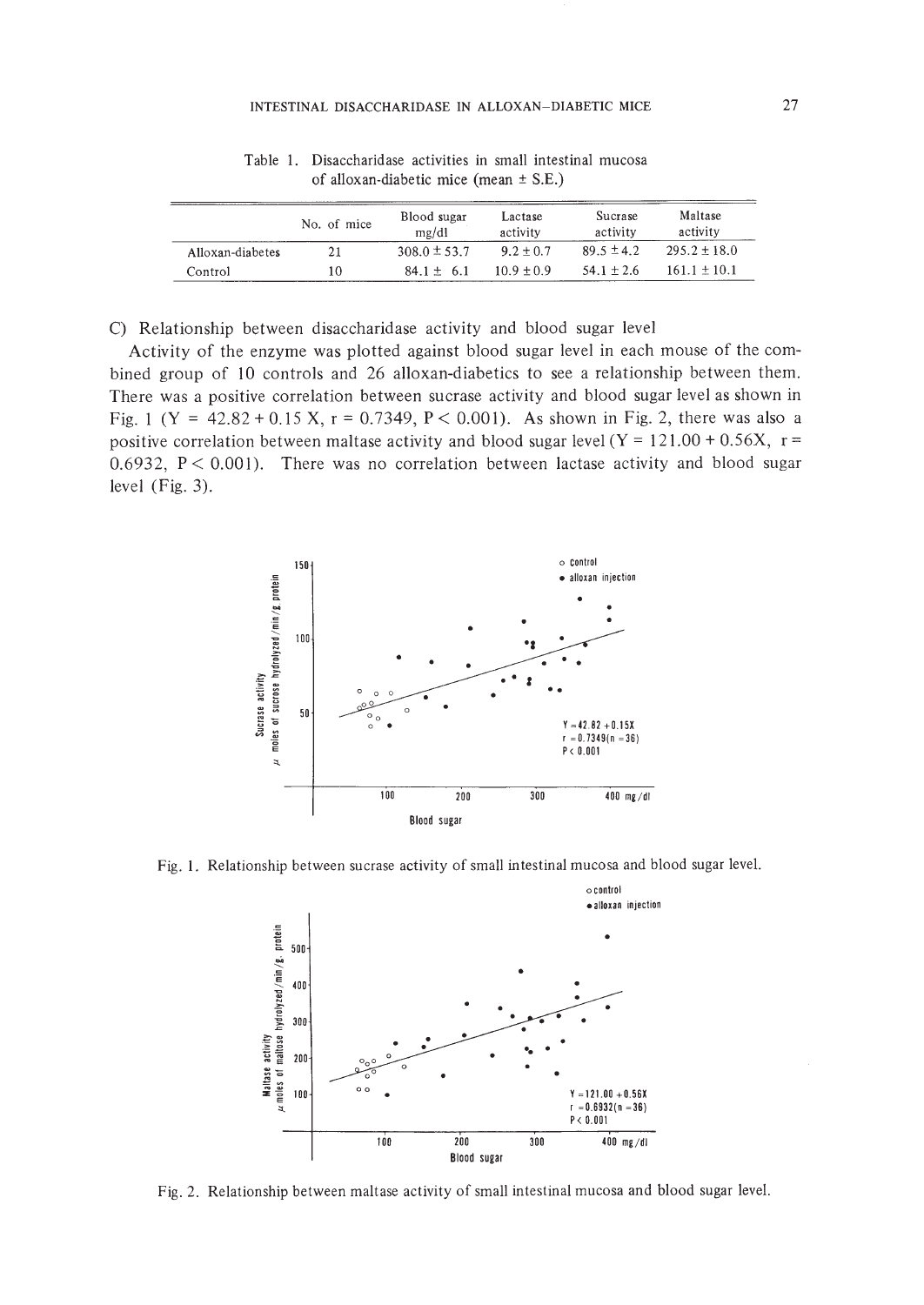

Fig. 3. Relationship between lactase activity of small intestinal mucosa and blood sugar level.

**II.** Influence of Adrenalectomy, Administration of Glucocorticoid and Administration of Glucocorticoid after Adrenalectomy on Disaccharidase Activity

As indicated in Table 2, lactase activity was  $10.3 \pm 1.1$  IU, sucrase activity  $40.0 \pm 1.1$  IU and maltase activity  $186.6 \pm 5.4$  IU in the adrenalectomized group. In the sham-operated group lactase activity was  $9.0 \pm 0.5$  IU, sucrase activity  $42.5 \pm 0.9$  IU and maltase activity 173.4 ± 6.3 IV. There was no significant difference in lactase, sucrase and maltase activity between the adrenalectomized and the sham-operated in nondiabetic mice.

As indicated in Table 3, lactase activity was  $10.9 \pm 1.1$  IU, sucrase activity 66.9  $\pm$  2.3 IU and maltase activity  $316.1 \pm 11.6$  IU in the glucocorticoid-administered group, while lactase activity was  $10.5 \pm 1.2$  IU, sucrase activity  $41.6 \pm 4.3$  IU and maltase activity  $239.3 \pm 1.2$ 23.6 IV in the control group. The glucocorticoid-treated group showed a significant increase in sucrase and maltase activity as compared with the control group. There was no difference in lactase activity between the two groups.

As indicated in Table 4, lactase activity was  $10.8 \pm 2.0$  IU, sucrase activity  $58.7 \pm 2.1$  IU

|                | No. of mice | Lactase<br>activity | Sucrase<br>activity | Maltase<br>activity |  |
|----------------|-------------|---------------------|---------------------|---------------------|--|
| Adrenalectomy  |             | $10.3 \pm 1.1$      | $40.0 \pm 1.1$      | $186.6 \pm 5.4$     |  |
| Sham operation |             | $9.0 \pm 0.5$       | $42.5 + 0.9$        | $173.4 \pm 6.3$     |  |

Table 2. Disaccharidase activities in small intestinal mucosa of adrenalectomized mice (mean  $\pm$  SE.)

Table 3. Disaccharidase activities in small intestinal mucosa of glucocorticoid administered mice (mean ± S.E.)

|                                     | No. of mice | Lactase<br>activity | Sucrase<br>activity             | Maltase<br>activity            |
|-------------------------------------|-------------|---------------------|---------------------------------|--------------------------------|
| Administration<br>of glucocorticoid |             | $10.9 \pm 1.1$      | $66.9 \pm 2.3$                  | $316.1 \pm 11.6$               |
| $Control*$                          | 5           | $10.5 + 1.2$        | $41.6 \pm 4.3$<br>$P \le 0.001$ | $239.3 + 23.6$<br>$P \le 0.02$ |

Physiological saline 0.1 ml/day was administered by subcutaneous injection for 3 successive days.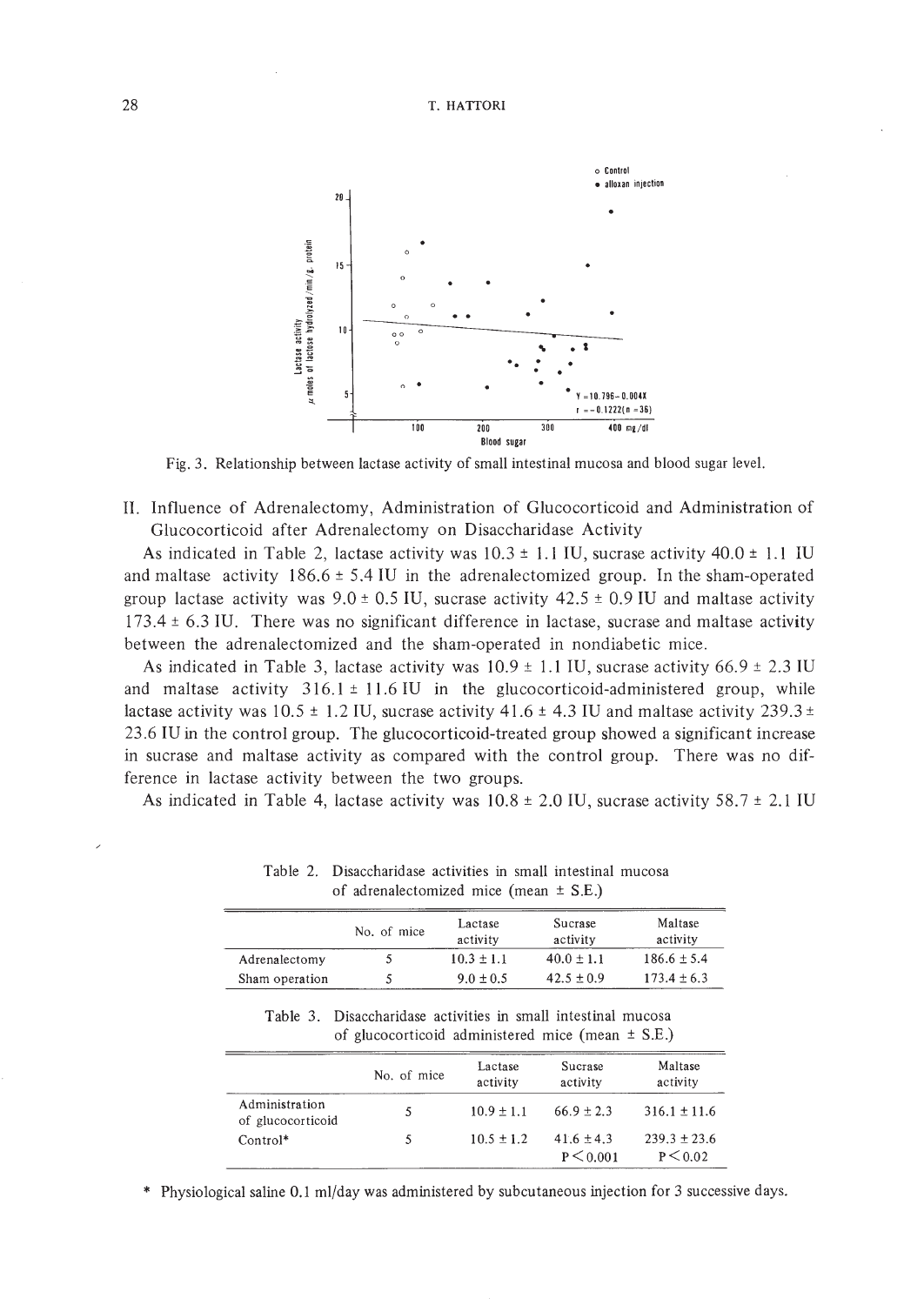|                                                       | No. of mice | Lactase<br>activity | Sucrase<br>activity         | Maltase<br>activity          |
|-------------------------------------------------------|-------------|---------------------|-----------------------------|------------------------------|
| Adrenalectomy,<br>Administration<br>of glucocorticoid |             | $10.8 \pm 2.0$      | $58.7 \pm 2.1$              | $292.9 \pm 9.0$              |
| Adrenalectomy                                         |             | $10.3 \pm 1.1$      | $40.0 \pm 1.1$<br>P < 0.001 | $186.6 \pm 5.4$<br>P < 0.001 |

Table 4. Influence of administration of glucocorticoid after adrenalectomy on disaccharidase activity (mean  $\pm$  S.E.)

and maltase activity  $292.9 \pm 9.0$  IU in glucocorticoid-treated adrenalectomized mice. In the untreated group, lactase activity was  $10.3 \pm 1.1$  IU, sucrase activity  $40.0 \pm 1.1$  IU and maltase activity  $186.6 \pm 5.4$  IU. The administration of glucocorticoid significantly raised activities of sucrase and maltase but not lactase in adrenalectomized mice.

III. Influence of Adrenalectomy and Administration of Glucocorticoid after Adrenalectomy on Disaccharidase Activity in Alloxan-diabetic Mice

A) Blood sugar level

Adrenalectomy or sham-operation was performed 5 days after alloxan injection into mice, in which urine sugar was found positive. The adrenalectomized group was divided into two groups. In one group glucocorticoid was injected once daily for three consecutive days and physiological saline was injected into the other. Three days after the operation the animals were sacrificed after urine sugar was tested.

Urine sugar was converted to negative in two out of 15 adrenalectomized mice, but 13 remained positive. Blood sugar levels were 412.8 ± 55.0 mg/dl for the sham-operated, and  $188.0 \pm 27.6$  mg/dl for the adrenalectomized. Administration of glucocorticoid raised the level lowered by adrenalectomy to  $441.6 \pm 20.3$  mg/dl. The adrenalectomized group in alloxan-diabetic mice 'showed a lower blood sugar level than the other two groups. The fall in blood sugar level was probably caused by glucocorticoid deficiency induced by adrenalectomy.

## B) Enzyme activity (Table 5)

Lactase activity was  $10.3 \pm 0.9$  IU, sucrase activity  $50.3 \pm 4.8$  IU and maltase activity 226.4 ± 18.6 IV in the adrenalectomized group of alloxan-diabetic mice. In shamoperated group of alloxan-diabetics, lactase activity was  $9.9 \pm 1.1$  IU, sucrase activity  $73.8 \pm 6.8$  IU and maltase activity  $371.8 \pm 22.6$  IU. In alloxan-diabetic mice injected with glucocorticoid following adrenalectomy, lactase activity was  $8.8 \pm 1.2$  IU, sucrase activity

Table 5. Influence of adrenalectomy, administration of glucocorticoid and administration of glu· cocorticoid after adrenalectomy on disaccharidase activity in alloxan-diabetic mice (mean± S.E.)

|                                                                            | No. of mice | Blood sugar<br>mg/dl | Lactase<br>activity | Sucrase<br>activity | Maltase<br>activity |
|----------------------------------------------------------------------------|-------------|----------------------|---------------------|---------------------|---------------------|
| Alloxan diabetes,<br>Sham operation                                        | 5           | $412.8 \pm 55.0$     | $9.9 + 1.1$         | $73.8 + 6.8$        | $371.8 \pm 22.6$    |
| Alloxan diabetes.<br>Adrenalectomy                                         | 5           | $188.0 \pm 27.6*$    | $10.3 \pm 0.9$      | $50.3 \pm 4.8^*$    | $226.4 \pm 18.6*$   |
| Alloxan diabetes.<br>Adrenalectomy,<br>Administration<br>of glucocorticoid |             | $441.6 + 20.3$       | $8.8 \pm 1.2$       | $83.1 + 7.6$        | $352.3 + 29.1$      |

 $* P < 0.01$ : Significant difference between adrenalectomy group and other groups.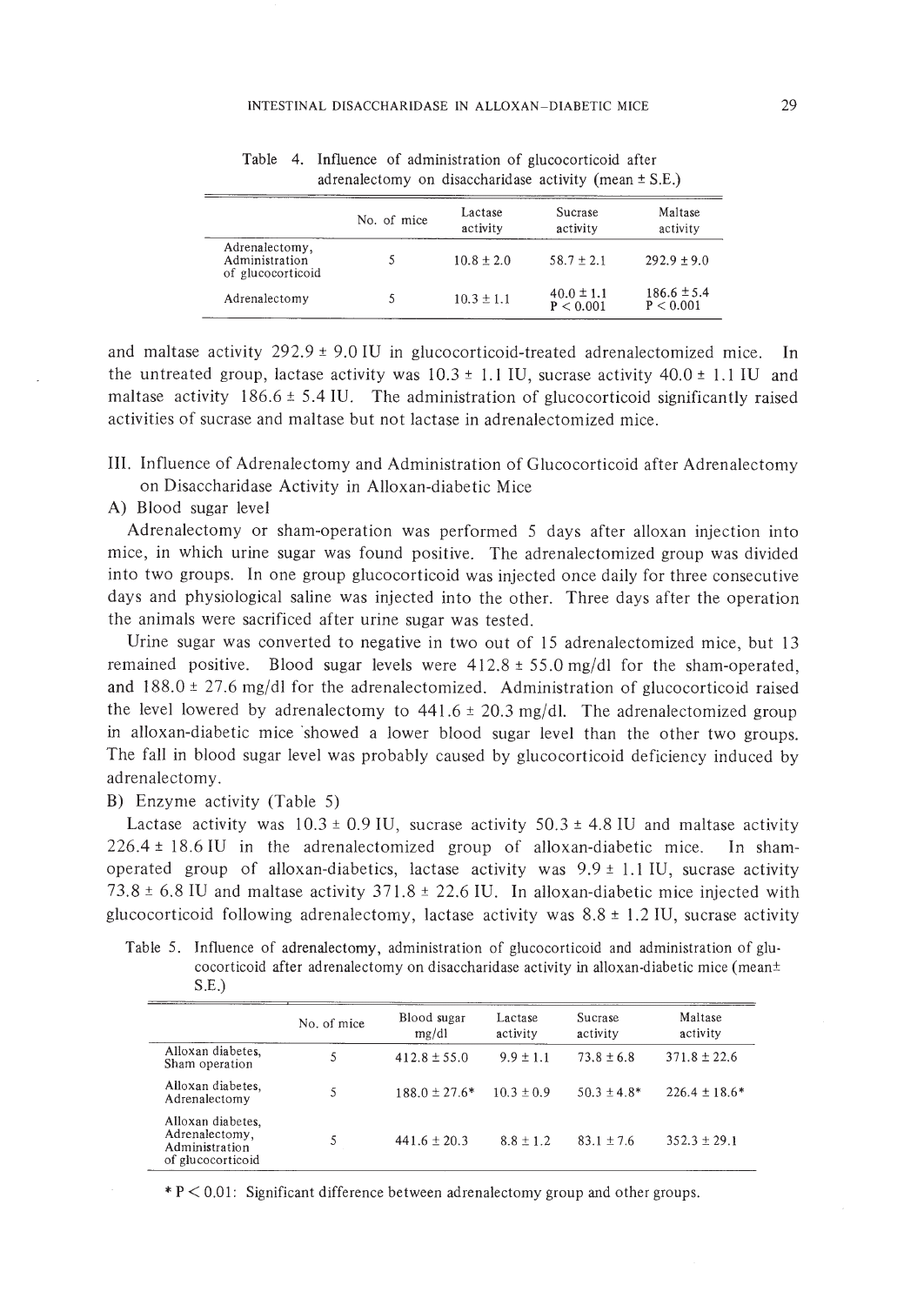83.1  $\pm$  7.6 IU and maltase activity 352.3  $\pm$  29.1 IU. The adrenalectomized alloxan-diabetic mice group showed a significant fall in sucrase and maltase activity as compared with the other groups.

There was no difference in sucrase and maltase activity between the latter two groups. There was no difference in lactase activity among three gorups.

C) Relationship between disaccharidase activity and blood sugar level

As indicated in Fig. 4, there was a positive correlation between blood sugar level and



Fig. 4. Relationship between sucrase activity of small intestinal mucosa and blood sugar level.



Fig. 5. Relationship between maltase activity of small intestinal mucosa and blood sugar level.



Fig. 6, Relationship between lactase activity of small intestinal mucosa and blood sugar level.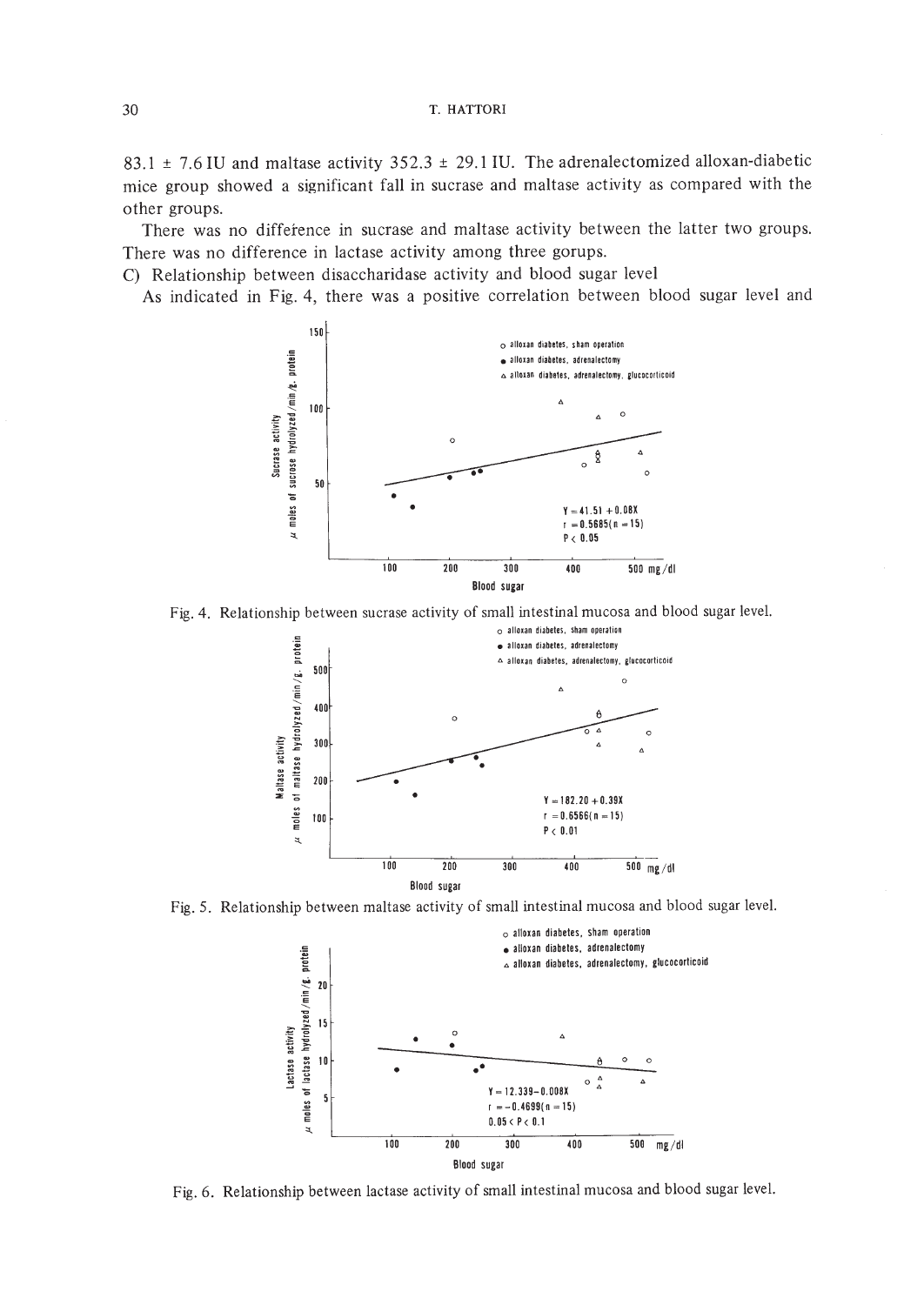sucrase activity in the combined group of the three  $(Y = 41.51 + 0.08 X, r = 0.5685, P <$ 0.05). As shown in Fig. 5, there also was a positive correlation between maltase activity and blood sugar level  $(Y = 182.20 + 0.39 X, r = 0.6566, P < 0.01)$ . No correlation was observed between lactase activity and blood sugar level (Fig. 6).

## DISCUSSION

During the process of carbohydrate digestion, starch is first hydrolyzed into oligosaccharides in the intestinal lumen by amylase secreted by the salivary gland and pancreas. These oligosaccharides and disaccharides, i.e., sucrose, lactose etc, are ultimately hydrolyzed into monosaccharides by disaccharidases on the brush border of enterocytes in the small intestinal mucosa. Monosaccharides produced are readily absorbed into the enterocytes via the active transport system.<sup>13),14)</sup>

Since it was found in experimental diabetes mellitus that absorption of hexose in the small intestine is enhanced and that the active monosaccharide transport system and disaccharidase are closely related to each other,<sup>15</sup> $\sim$ 17) studies of carbohydrate absorption in diabetes mellitus have been made on disaccharidases, enzymes in the small intestinal mucosa.

Disaccharidases such as lactase, sucrase and maltase are present mainly in the brush border of the enterocytes in the small intestinal mucosa and function in the final step of carbohydrate digestion.<sup>18)</sup> Therefore, the present study was designed to clarify the mechanism of change of these enzymes in experimental diabetes mellitus.

Experimental diabetes mellitus used in the present study was alloxan induced diabetes. Alloxan, a classical diabetogenic chemical substance, produces insulin-deficient diabetes mellitus by destroying  $\beta$ -cells of the islets of Langerhans of the pancreas, as does streptozotocin. There have been a lot of studies on alloxan diabetes.<sup>19),20</sup> In alloxan diabetes, it was reported that there is a definite difference between short-term experiment of five to eight days and long-term experiment of one month or longer after administration of alloxan in food consumption and length and weight of the intestine.

In short-term experiment, food consumption of the diabetic animal does not differ from that of the controls. However, there is loss of body weight resulting from excretion of glucose in urine, while wet weight of the intestinal mucosa is increased. In long-term experiment body weight decreases, although food consumption, length of the intestine and both wet and dry weight of the mucosa are increased as compared with controls.<sup>21</sup>,<sup>22</sup>)

Therefore, enhanced hexose absorption in the small intestine may be attributable to an increase in the maximal transport capacity of hexose per wet weight of intestinal mucosa in short-term alloxan diabetes and to an increase in the total intestinal transport capacity in long-term alloxan diabetes.<sup>8)</sup>

In the present study, alloxan diabetes is of a short-term experiment carried out five days after administration of alloxan, where an increase in sucrase activity and maltase activity was observed in the small intestinal mucosa.

Hyperglycemia in diabetes is maintained by insulin deficiency, increased absorption of glucose from the small intestine and increased gluconeogenesis in the liver due to adrenal hyperfunction. In the present study there was a significant positive correlation between the blood sugar level and both sucrase and maltase activity in the combined group of controls and diabetics. There has been found a positive correlation between blood sugar level and glucose absorption from the small intestine.<sup>23)</sup> These facts suggest that the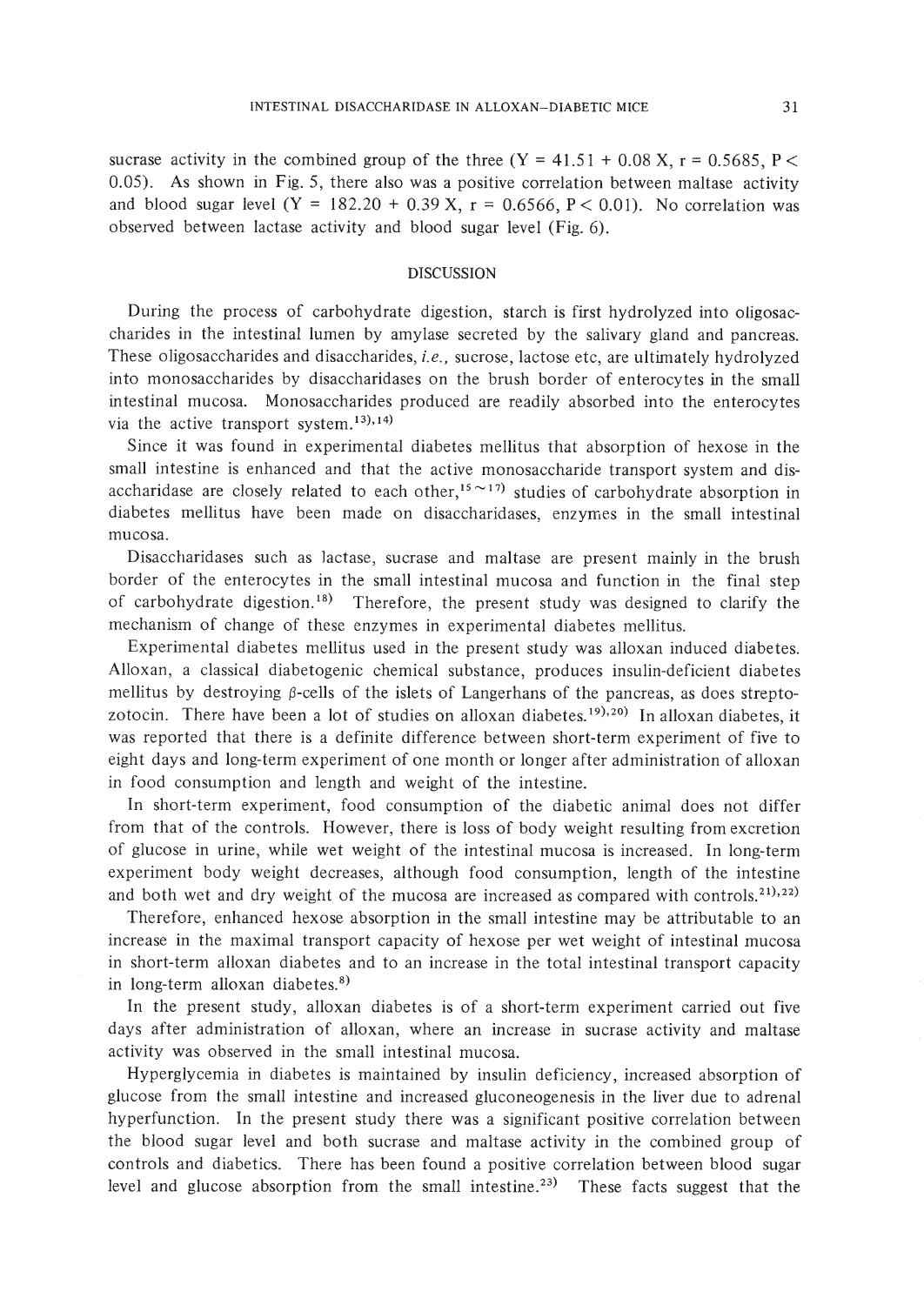digestive function of sucrase and maltase as well as absorption of glucose of the small intestinal mucosa increases in proportion to severity of diabetes.

Hypertrophy of the adrenal gland has been found in alloxan diabetes.<sup>24 $\sim$ 27)</sup> In shortterm experiment, the adrenal becomes hypertrophied. The increase in weight begins on the 2nd day after administration of alloxan. The hypertrophy is histochemically confirmed as being attributed to hyperplasia of zona fasciculata of the adrenal cortex and there is an increase in serum level of corticosterone.<sup>25</sup> $\sim$ <sup>28)</sup>

The author studied the influence of the adrenal function on disaccharidase in the small intestinal mucosa of alloxan-diabetic mice. After adrenalectomy, administration of glucocorticoid or administration of glucocorticoid following adrenalectomy to normal or diabetic mice, activities of the enzymes were measured.

Adrenalectomy performed on normal mice had no effect on lactase, sucrase and maltase activity in the small intestinal mucosa. In contrast, a 3-days' successive subcutaneous injection of glucocorticoid into normal mice resulted in an increase in sucrase and maltase activity in the small intestinal mucosa.

Furthermore, treatment with glucocorticoid of nondiabetic adrenalectomized mice induced an increase in sucrase and maltase activity in the small intestinal mucosa compared with the untreated adrenalectomized group. However, no significant change was observed in lactase activity. These results show that sucrase and maltase activities in the small intestinal mucosa of normal mice are raised by glucocorticoid.

Most reports on the influence of glucocorticoid on disaccharidases in the small intestinal mucosa dealt with the precocity of the small intestine: by the administration of glucocorticoid weaning develops earlier and a rapid increase in sucrase and maltase activity and decrease in lactase activity normally observed after birth take place earlier.

In adult animals, Deren *et al. 29)* reported that sucrase and maltase activities in the small intestinal mucosa are not affected by either adrenalectomy or oral administration of glucocorticoid (cortisone acetate). Levin et al.<sup>30)</sup> reported that adrenalectomy lowered maltase activity and that administration of I per cent saline solution resulted in restoration of maltase activity, suggesting that imbalance of electrolytes has some influence on the small intestinal mucosa. Hossain<sup>5)</sup> reported that maltase activity was not affected by adrenalectomy and that administration of corticosterone to adrenalectomized rats resulted in an increase in maltase activity.

Results obtained in the present study differ from those of Deren *et al.* The discrepancy may possibly be accounted for by the difference in chemical structure, dose or route of administration of glucocorticoid, for prednisolone hemisuccinate was administered by subcutaneous injection in the former, while cortisone acetate was given by mouth in the latter.

After adrenalectomy, activities of sucrase and maltase of alloxan-diabetic mice were significantly decreased as compared with the sham-operated diabetic mice. Negative conversion of glucosuria and a significant fall in blood sugar level were noted in two of adrenalectomized mice. Furthermore, the group to which glucocorticoid was administered after adrenalectomy showed an increase in sucrase and maltase activity and also a rise in the blood sugar level compared with the untreated adrenalectomized.

However, there was no difference in either activities of sucrase and maltase in the small intestinal mucosa or blood sugar level between the sham-operated and the glucocorticoidtreated adrenalectomized.

This fact is considered to indicate that the influence of adrenalectomy in alloxan-diabetic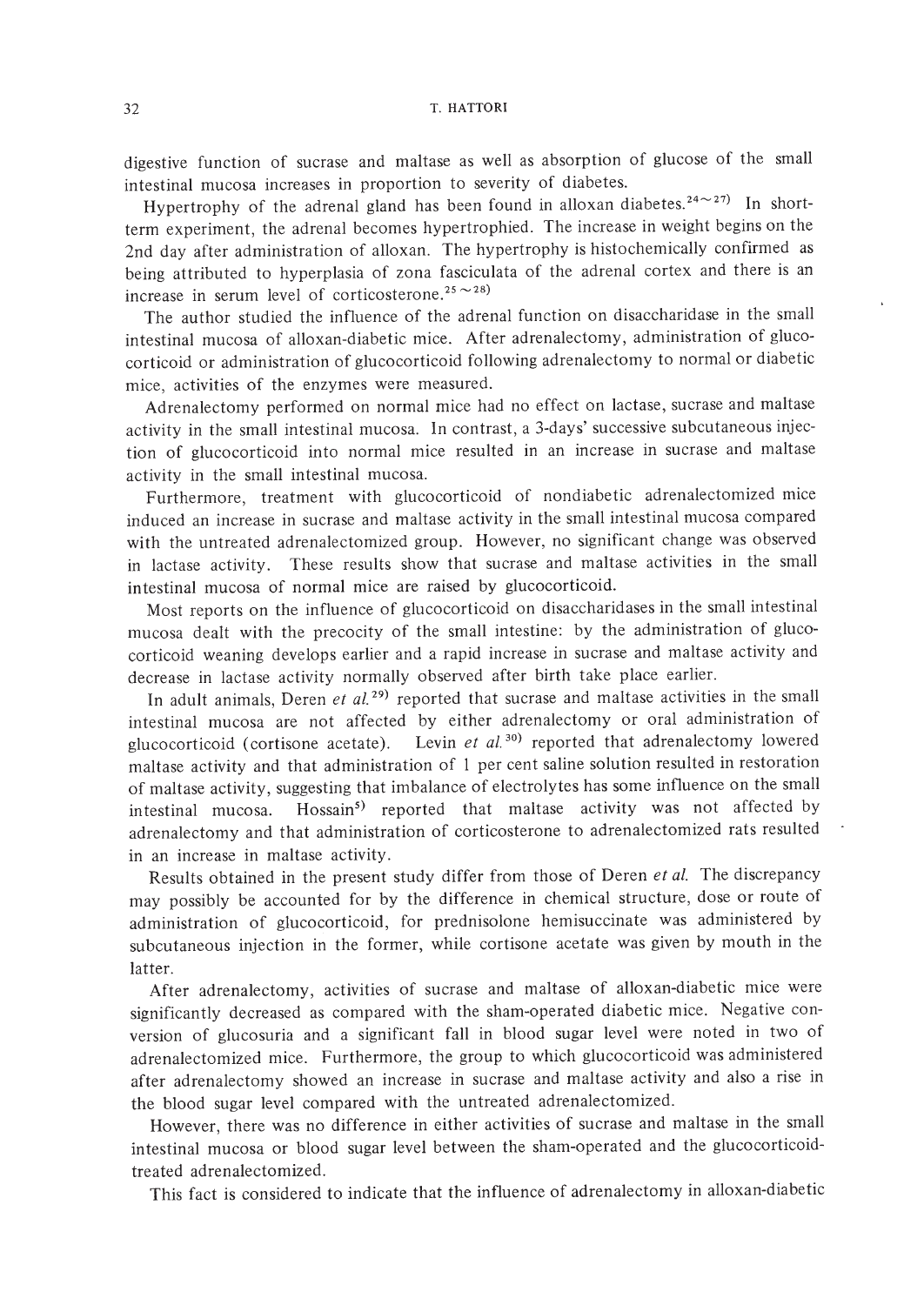mice, either increase or decrease in lactase activity was not found in the present study. This is partially inconsistent with the report of Younoszai *et ai.,* in which activities of the three enzymes were raised in alloxan-diabetic rats. Younoszai *et al.* observed the increase in lactase activity only in the proximal one third of small intestinal mucosa including the duodenum and no increase in the remaining two thirds. In this study enzymes were assayed on the proximal two thirds of the small intestinal mucosa excluding the duodenum and no increase in lactase activity was found.

It is unknown why variations in lactase activity in the small intestinal mucosa were not observed in the present study. Lactase activity by nature is high during the suckling period and rapidly declines in the weaning period. As it is not subject to substrate induction after weaning, $32)$ , $33)$  it may hardly be subject to hormonal control.

Studies on disaccharidase activities in the small intestinal mucosa of diabetic patients have been made on biopsy specimens since an increase in disaccharidase activities was reported in experimental diabetes mellitus. However, no increase in disaccharidase activities in the small intestinal mucosa has been observed in either maturity-onset<sup>34</sup>) or juvenile $onset^{35},^{36}$  diabetes mellitus.

Alloxan diabetes, an insulin-deficient variety is considered to be a similar condition to the so-called insulin-requiring juvenile-onset type in man. However, the study on patients with juvenile-onset diabetes mellitus is different in condition from alloxan-diabetic mice, for insulin has been used till the day before collection of the small intestinal mucosa in the former.

There has been no report on disaccharidases in the small intestinal mucosa in the insulinrequiring diabetic patients who had not been treated with insulin.

### SUMMARY

Determination was made of activities of lactase, sucrase and maltase located in the brush border of the enterocytes of the small intestinal mucosa of alloxan-diabetic adult mice. Furthermore, studies were made on the influence of adrenalectomy and/or administration of glucocorticoid on activities of the enzymes in normal and alloxan-diabetic mice. The following results were obtained.

- I) Alloxan-diabetic mice showed an increase in sucrase activity and maltase activity compared with the control group.
- 2) Adrenalectomy did not affect the activities of sucrase and maltase in normal mice, while glucocorticoid administration raised the activities in both normal and adrenalectomized mice compared with their respective controls.
- 3) When adrenalectomy was performed on alloxan-diabetic mice, sucrase activity and maltase activity were decreased compared with the unoperated group. When glucocorticoid was administered after adrenalectomy, sucrase activity and maltase activity were increased compared with the nonadministered adrenalectomized group.
- 4) There was a positive correlation between sucrase activity, maltase activity and blood sugar level.

From the above data it was suggested that adrenal hyperfunction plays an important role in the increase in sucrase and maltase activity of the small intestinal mucosa of shortterm alloxan-diabetic mice.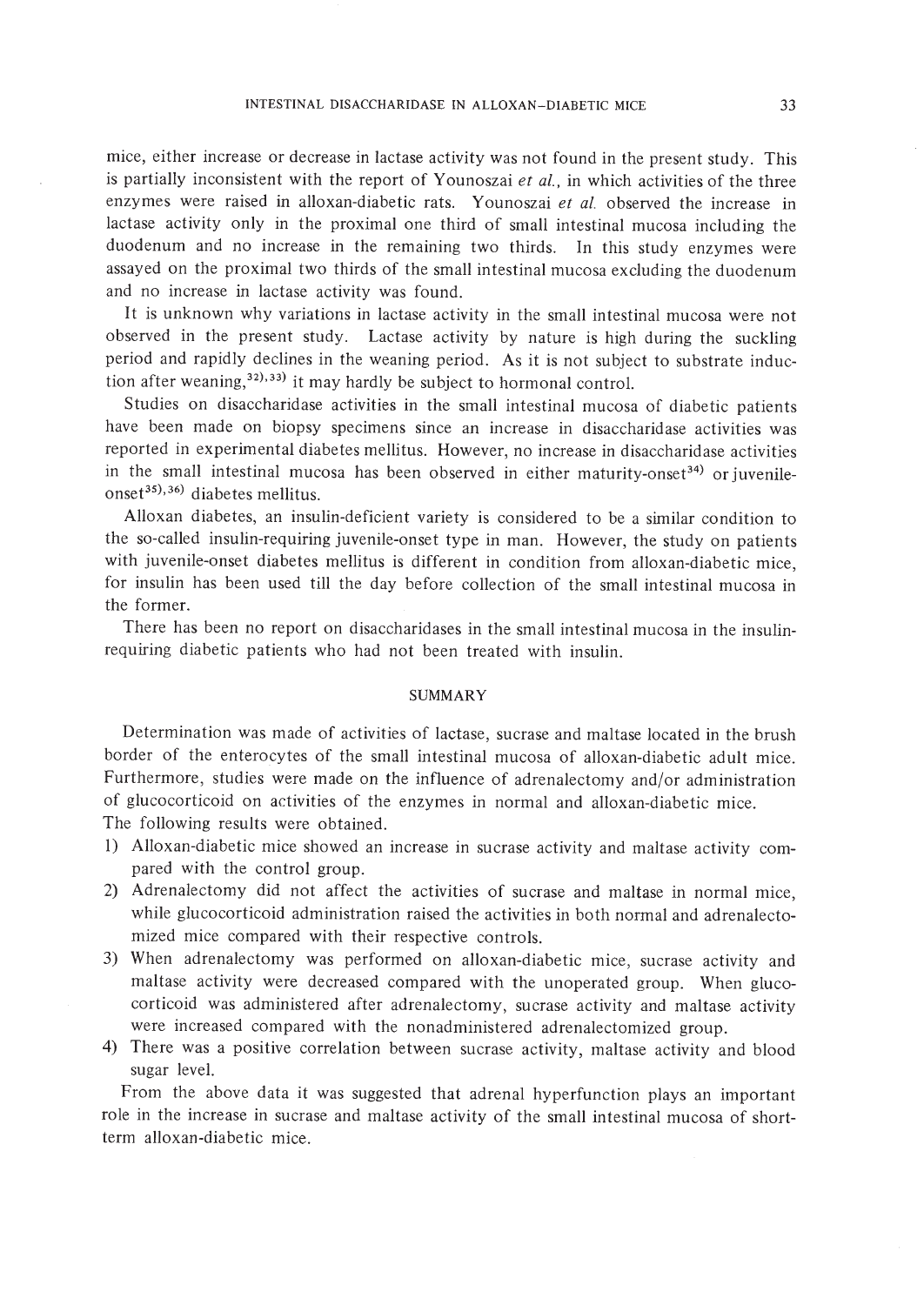#### REFERENCES

- I) Laszt, L. and Vogel, H., Resorption of glucose from the small intestine of alloxan-diabetic rats, *Nature, Lond.,* 157,551, 1946.
- 2) Crane, R. K., An effect of alloxan-diabetes on the active transport of sugars by rat small intestine in vitro, *Biochern. Biophys. Res. Cornrnun.,* 4, 436, 1961.
- 3) Vinnik, I. E., Kern, F. and Sussman, K. E., The effect of diabetes mellitus and insulin on glucose absorption by the small intestine in man, J. *Lab. Clin. Med.,* 66, 131, 1965.
- 4) Leese, H. J. and Mansford, K. R. L., The effect of insulin and insulin deficiency on the transport and metabolism of glucose by rat small intestine, J. Physiol., 212, 819, 1971.
- 5) Hossain, Z., Levinson, R. A. and Englert, E., Endocrine induction of small intestinal hexokinase and maltase activity, *Gastroenterology,* 58,961, 1970.
- 6) Olsen, W. A. and Rogers, L., Jejunal sucrase activity in diabetic rats, 1. *Lab. Clin. Med.,* 77, 838, 1971.
- 7) Younoszai, M. K. and Schedl, H. P., Effect of diabetes on intestinal disaccharidase activities, J. *Lab. Clin. Med.,* 79, 579, 1972.
- 8) Caspary, W. F., Effect of insulin and experimental diabetes mellitus on the digestive-absorptive function of the small intestine, *Digestion,* 9, 248, 1973.
- 9) Caspary, W. F., Rhein, A. M. and Creutzfeldt, W., Increase of intestinal brush border hydrolases in mucosa of streptozotocin·diabetic rats, *Diabetologia,* 8, 412, 1972.
- 10) Dahlqvist, A., Assay of intestinal disaccharidases, *Anal. Biochern.,* 22,99, 1968.
- II) Lowry, O. H., Rosenbrough, N. 1., Farr, A. L. and Randall, R. J., Protein measurement with Folin Phenol reagent,J. *Bioi. Chern.,* 193,265,1951.
- 12) Roe, J. H., The determination of sugar in blood and spinal fluid with anthrone reagent, J. *Bio/. Chern.,* 212, 335, 1955.
- 13) Crane, R. K., Hypothesis for mechanism of intestinal active transport of sugars, *Fed. Proc.,* 21, 891, 1962.
- 14) Alvarado, F. and Crane, R. K., Studies on the mechanism of intestinal absorption of sugars, *Biochern. Biophys. Acta,* 93, 116, 1964.
- IS) Miller, D. and Crane, R. K., The digestive function of the epithelium of the small intestine, *Biochern. Biophys. Acta,* 52,281, 1961.
- 16) Semenza, G., Tosi, R., Valloton-Delachaux, M. C. and Mulhaupt, E., Sodium activation of human intestinal sucrase and its possible significance in the enzymic organization of brush borders, *Biochern. Biophys. Acta,* 89, 109, 1964.
- 17) Gray, G. M. and Ingelfinger, F. J., Intestinal absorption of sucrose in man: Interrelation of hydrolysis and monosaccharide product absorption, J. *Clin. Invest.,* 45, 388, 1966.
- 18) DahIqvist, A., Absorption of sugars and related enzymes, *In* Malabsorption, Edited by R. H. Girdwood and A. V. Smith, Edinburgh University Press, Edinburgh, 1969, p.41.
- 19) Lukens, F. D. W., Alloxan diabetes, *Physiol. Rev.,* 28, 304, 1948.
- 20) Baily, C. C., Alloxan diabetes, *Vitarn. Horrn.,* 7,365, 1949.
- 21) Schedl, H. P. and Wilson, H. D., Effects of diabetes on intestinal growth in the rat, J. *Exp. Zoo!.,* 176,487, 1971.
- 22) Jervis, E. L. and Levin, R. 1., Anatomic adaptation of the alimentary tract of the rat to the hyperphagia of chronic alloxan-diabetes, *Nature,* 210, 391, 1966.
- 23) Casey, M. G., Felber, 1. P. and Vannotti, A., Biochemical study of the mechanism of the intestinal absorption, *Digestion,* 1, 233, 1968.
- 24) Bennett, L. L. and Koneff, A. A., Atrophy of the thyroid and hypertrophy of the adrenal in rats with alloxan diabetes, *Anat. Rec.,* 96, I, 1946.
- 25) Saba, G. C. and Hoet, 1. J., The effect of alloxan on the adrenal cortical secretion, *Acta Endocrinol.,* 40, 349, 1962.
- 26) Brand, J. and Rudas, B., Serum corticosterone levels in rats at various time intervals after alloxanization, *Med. Exp.,* 19,225, 1969.
- 27) Devecerski, M. S. and Frawley, T. F., Adrenal steroid production in rats with alloxan diabetes, *Endocrinology,* 73, 386, 1963.